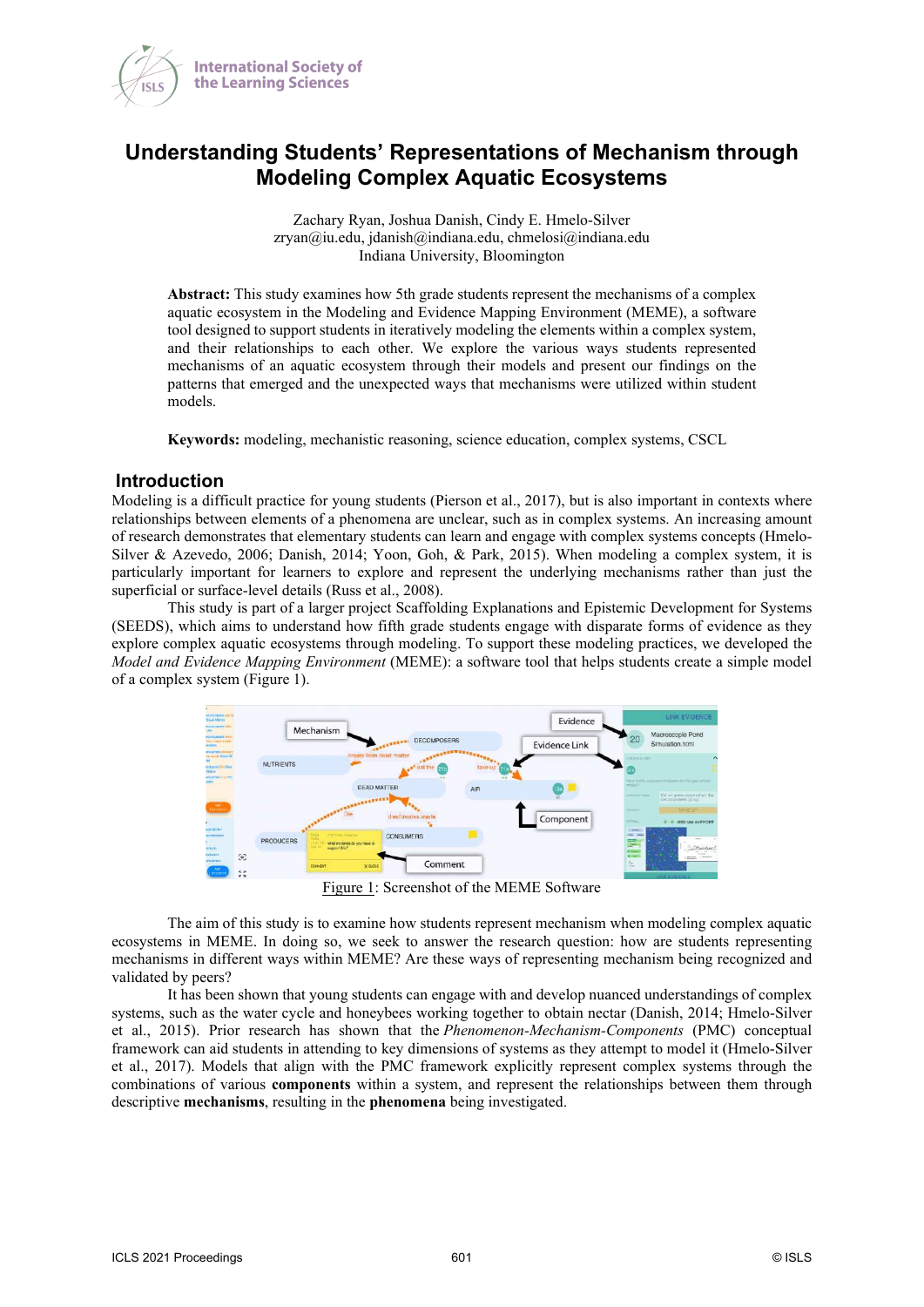

## **Methods**

This study was conducted as a five-week long unit with a grade five classroom of 20 students (15 boys and 4 girls consented) at a public elementary school in the U.S.Midwest in the spring of 2020. Students worked in dyads together in the MEME software to iteratively build models and look at evidence. Students also participated in an activity where they reviewed two other groups' models, and left critiques through MEME's commenting feature. While we intended the project to continue past this activity, we were cut short due to the Covid-19 pandemic.

Data for this analysis consists of the final models students completed. We coded students' models in two passes and looked closely at video data capturing the creation of mechanisms in models, and the interactions between peers that produced them. The first pass at coding involved looking at the isolated mechanisms (arrows) of each of the nine final models created in MEME. On this first pass we developed four codes based on Pierson et al.'s (2017) conception of learning progressions of scientific modeling. Our codes were adapted to fit 5th grade students and ranged from 0-3 for the intricacy of mechanism (see Table 1).

| Code Level | Description                                                                   |
|------------|-------------------------------------------------------------------------------|
| (0)        | Mismatch between the mechanisms and components of the model, where the        |
|            | mechanistic explanation could not be interpreted in the context of the model. |
| (1)        | Just an arrow being made to connect to components, with no mechanistic        |
|            | reasoning provided to why they might be connected in the system.              |
| (2)        | Some explanation provided for the mechanism but illustrated a vague sense of  |
|            | explaining the relationships beyond the source and target component.          |
| (3)        | Representation of a mechanism to explain the underlying relationships of the  |
|            | complex system, often supported by forms of evidence.                         |

Table 1: Table of codes adapted from Pierson et al. (2017) used in analysis.

In examining the models, we noticed that students often captured robust mechanisms but did so using multiple unlabeled arrows. In looking at the level (1) codes across the models, a pattern emerged wherein students expanded their mechanistic reasoning by combining multiple components connected with unlabeled mechanisms. Therefore, we created two additional codes for a second pass, which we called expanded level (2) mechanisms, and expanded level (3) mechanisms. We unpack how this emerged in the findings below.

We utilized interaction analysis (IA; Jordan & Henderson, 1995) to carefully examine the interactions between peers surrounding the critique of coded level (3) mechanisms, including the expanded level (3) mechanisms. We looked closely at whether students appeared to understand their peers' mechanistic reasoning represented in their models. In these instances, we examined what occurred when the mechanism was understood by critiquing students, as well as what was happening where students failed to recognize their peers' mechanism when coded as level (3). Our results below outline the patterns that emerged in both the creation of mechanisms in modeling, and students' interpretation, or lack thereof, of peers' representations of mechanism across models.

## **Findings**

The results of our coding (Table 2) showed that students ranged in their complexity in representing mechanism across their final models, and that while it appeared that the intricate level (3) codes were sparse on the first pass, they ended up emerging nearly as often in the second pass. Our second round of coding revealed multiple causal mechanisms represented through chains of level (1) codes and components where students conflated mechanisms as components of their models. The most common of these were three interconnected components with two unlabeled mechanisms, where the middle component represented either a level (2) or level (3) mechanism explaining the relationship between the other two components. Our results from the second round of coding found 10 expanded level (2) codes, and 18 expanded level (3) codes across the nine models.

| Table 2: Results of the two rounds of coding |
|----------------------------------------------|
|----------------------------------------------|

| <b>Coding Pass</b>      | Level 0 | Level 1 | Level 2 | Level 3 |
|-------------------------|---------|---------|---------|---------|
| 1 (Simple Mechanisms)   |         | າດ      | ാറ      | l O     |
| 2 (Expanded Mechanisms) |         |         |         |         |
| Total                   |         | 28      | 30      | 34      |

 Across models, level (2) mechanisms tended to be the first connections created by students in their simplified models containing just a few components at the start of the modeling activities (Figure 2). As time went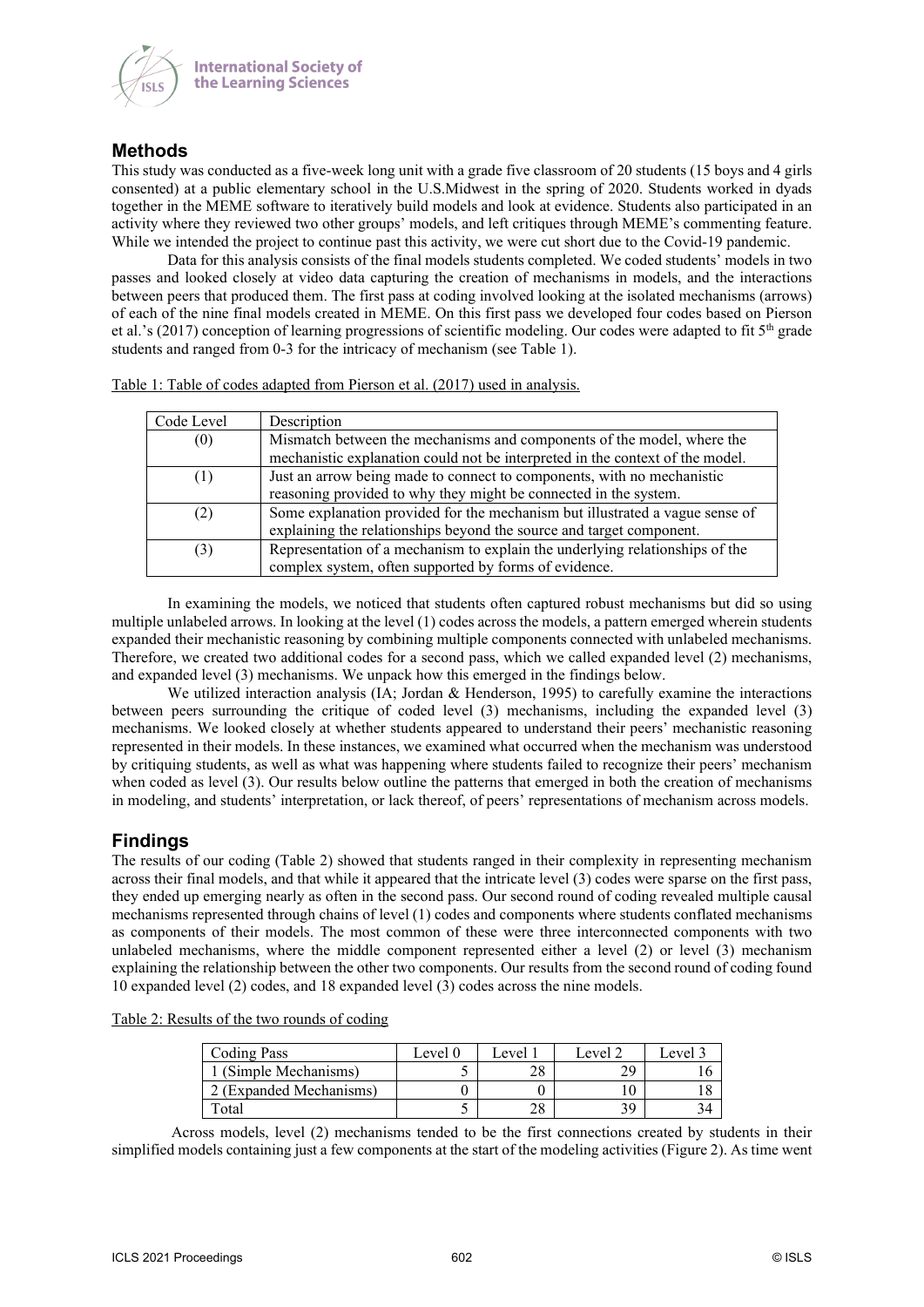

on, level (3) mechanisms began to emerge, but so did many of the level (1) mechanisms of blank arrows. Many of these level (1) components connected chains of components formed the expanded level (3) mechanisms.



Figure 2. One group's initial (left) and final (right) model pulled from MEME with their mechanisms labeled.

Within interaction students tended to reference their resource library for a specific piece of evidence to support their reasoning before creating a component or mechanism that would end up being coded as a level (3). For example, in the model above (Figure 2), the students looked at one piece of evidence that cited the existence of microorganisms within ponds. They created the component "There are a bunch of microorganisms in the pond" and cited their evidence. The group then created two competing ideas to why the "fish die" because of this. Two additional components were created, "The microorganisms get into the fishs gills and choke the fish" and "The microorganisms eat all the food" and connected to "fish die" through unlabeled mechanisms. These two were coded on the second round as expanded level (3) mechanisms to explain the relationship between the "microorganisms" component and fish dying in the pond. A similar pattern emerges across students' models.

Despite the overall prevalence of level (3) mechanisms within models, they ultimately went unnoticed by peers in their feedback. In the example above, students never commented on any of the level (3) mechanisms, and only ever critiqued expanded level (3) mechanisms as not being labeled. This suggests that student peers may not recognize the representations of high-level mechanisms in scientific models. These instances within and across models reveal that while young students are fully capable of engaging with these complex phenomena, they further scaffolding to productively participate in these expert practices and to help distilling their complex thoughts about systems in precise ways to represent system mechanisms.

### **Discussion**

Our findings revealed that students' models produced unexpected ways in which complex mechanistic reasoning was represented in their models, but ultimately went unnoticed by student peers. These patterns of model construction show that while students' mechanistic reasoning develops along a learning trajectory as they engage with iterating on models of complex systems, they still tend to conflate the concepts of **component** and **mechanism** when engaging in modeling. This may be an indication that students' representations may degrade in clarity as their model and the evidence they work with becomes increasingly complex as they iterate but didn't take the time to refine. Continuing to attend to the ways in which young students represent mechanism in models in ways that their peers can explicitly interpret them, we can further develop scaffolds to promote deep engagement with complex systems concepts for elementary students.

#### **References**

- Danish, J. A. (2014). Applying an activity theory lens to designing instruction for learning about the structure, behavior, and function of a honeybee system. *Journal of the Learning Sciences, 23*(2), 100-148.
- Hmelo-Silver, C. E., & Azevedo, R. (2006). Understanding Complex Systems: Some Core Challenges. *Journal of the Learning Sciences, 15*(1), 53-62.
- Hmelo‐Silver, C. E., Liu, L., Gray, S., & Jordan, R. (2015). Using representational tools to learn about complex systems: A tale of two classrooms. *Journal of Research in Science Teaching, 52*(1), 6-35.
- Hmelo-Silver, C. E., Jordan, R., Sinha, S., Yu, Y., & Eberbach, C. (2017). PMC-2E: Conceptual representations to promote transfer. In *Promoting Spontaneous Use of Learning and Reasoning Strategies* (pp. 276-291). Routledge.
- Jordan, B., & Henderson, A. (1995). Interaction analysis: Foundations and practice. *The journal of the learning sciences, 4*(1), 39-103.